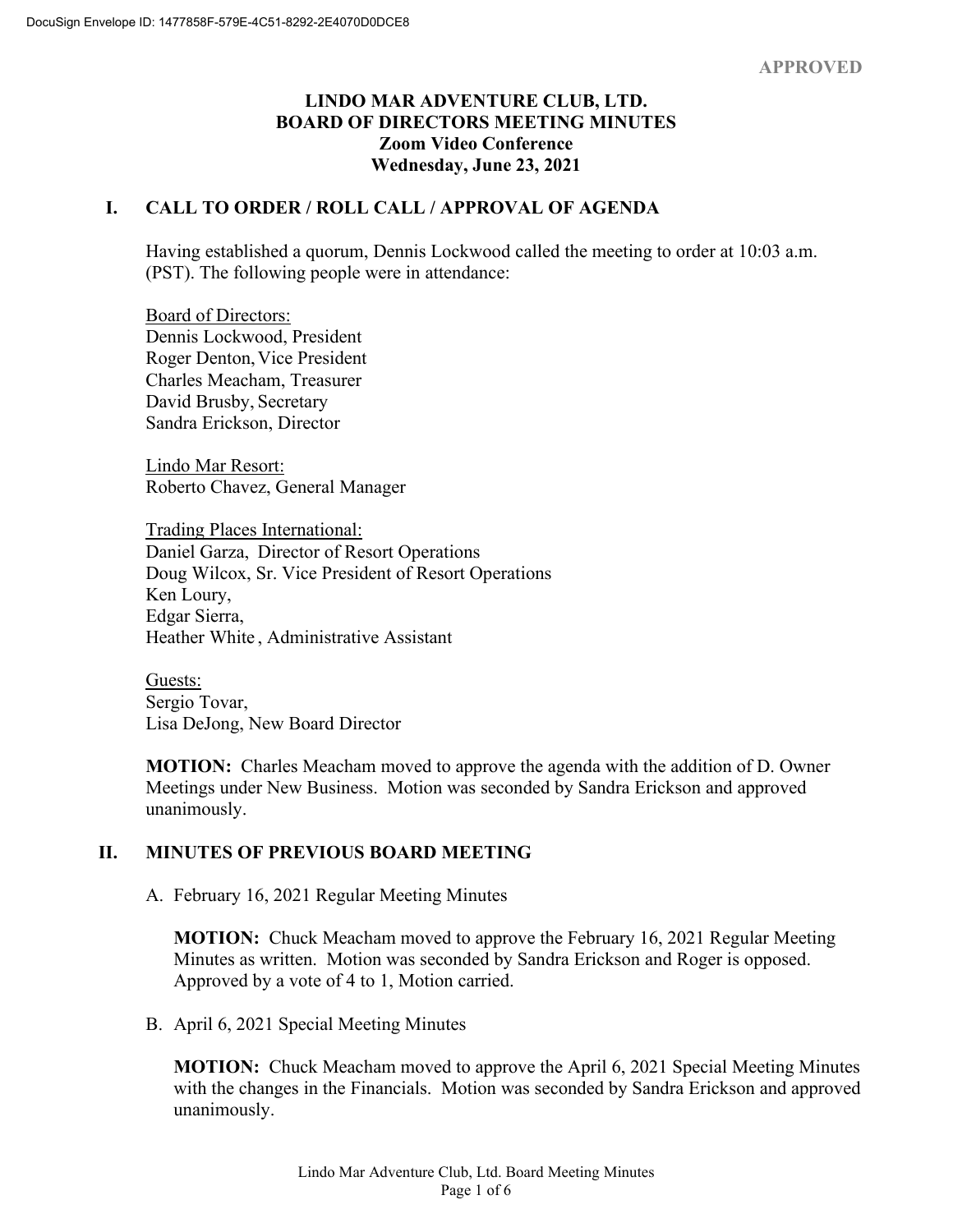### **III. EXECUTIVE SESSION**

The Board moved into Executive Session at 10:19 a.m. (PDT)

The Board exited Executive Session and reconvened Regular Session at 10:41 a.m. (PDT).

### **IV. REPORTS**

#### A. Financial

1. Monthly Financial Review

Ken Loury presented the financial statements for the resort as of April 30, 2021. He reported for the four-month period ended April 30, 2021, the Association was operating with a surplus in the amount of \$20,335 and an unfavorable variance to the budget in the amount of \$17,706.

**MOTION:** Sandra Erickson moved to acknowledge receipt and review of the monthly financials as of April 30, 2021 the balance sheet, monthly income statement, and were approved for filing. Motion was seconded by Chuck Meacham and approved unanimously.

2. Delinquencies

The delinquency rate as of April 2020 was 7.77% which was a 0.98% decrease over the same month last year.

Ken Loury and Edgar Sierra exited the meeting at 10:40 a.m.

B. Management

Roberto Chavez reported at the time of his report, 17 employees have been vaccinated. Mexico has been completing vaccinations by age groups and because of some employees ages, they have not qualified for the vaccination.

Roberto Chavez reported the restaurant is at 100% capacity

Roberto reported on a previous leak on the south wall that was related to the pool fountain and not the spa as was originally thought.

New Projects: Roberto reported the new infinity spa is larger and has taken up additional space in the courtyard. Roberto requested a small section of landscaping be removed and resurfaced to add additional seating adjacent to the new spa.

**MOTION:** Sandra moved to approve the removal of landscaping and increase patio size area, keeping in mind the tiles match. Motion was seconded by David Brusby.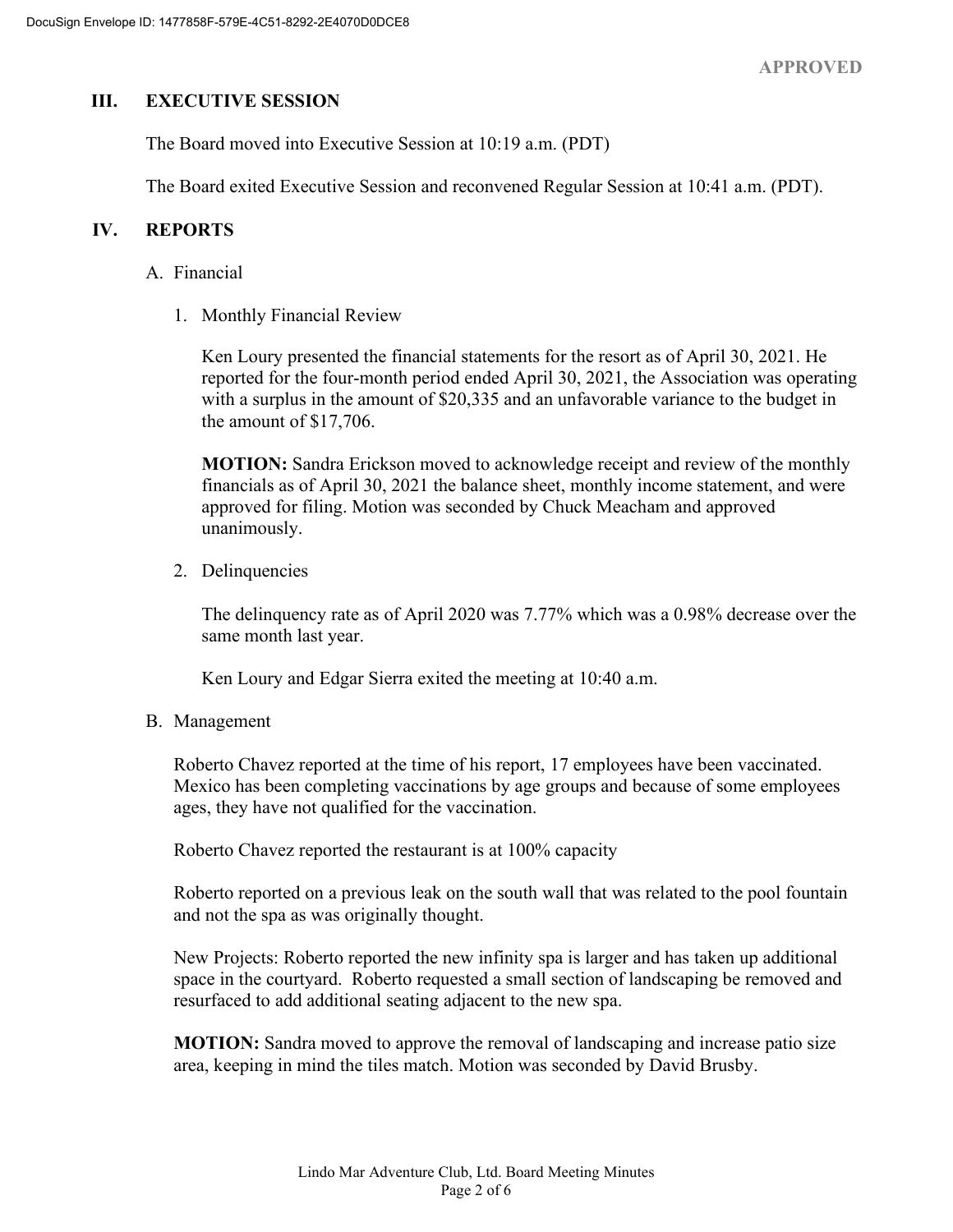1. Sales Report

Roberto Chaves reported on Javier Quezada sales report. The report showed a total of \$39,000 USD for the last 5 months.

C. Comment Card Review (RCI, II, TPI, TripAdvisor & Yelp)

The Board reviewed Comment Card summaries.

Roger Denton informed the Board he is the Chairman for the Social Media Committee. Roger asked Lisa DeJong to help be a member of the Social Media Committee to work on TripAdvisor and Yelp.

1. Occupancy

Daniel Garza reviewed with the Board the Occupancy Report. Due to being closed through April and May of 2020 that any numbers for this year will be great opportunity.

2. Rental Report

Daniel Garza reviewed the Rental Report with the Board.

Roberto asked the Board to block floor 9 and floor 1, weeks 25-39 for remodeling for next year 2022.

The Board voted to block floor 1 and Penthouse floor. With a 4-0 vote the Board blocked weeks 25-39.

### **V. UNFINISHED BUSINESS**

A. Federal Zone Updat**e**

Roberto Chavez reported there are two federal zones and still in the same condition and waiting for the authority of the signing on the federal zone.

B. Refurbishment Project

Roberto Chavez reported second floor demolition with the hydromantic room has been dismantled and out of the room a crane will replace the new equipment and to be finished in week 27.

Roberto Chavez reported on the remodeling 2021 complements for rooms. The lights for the balcony ceiling light to make dimmable will make it a low voltage. Mr. Chavez asked the Board to decide without the dimmer or change the lights all together.

The Board discussed on getting a warmer light instead of white light.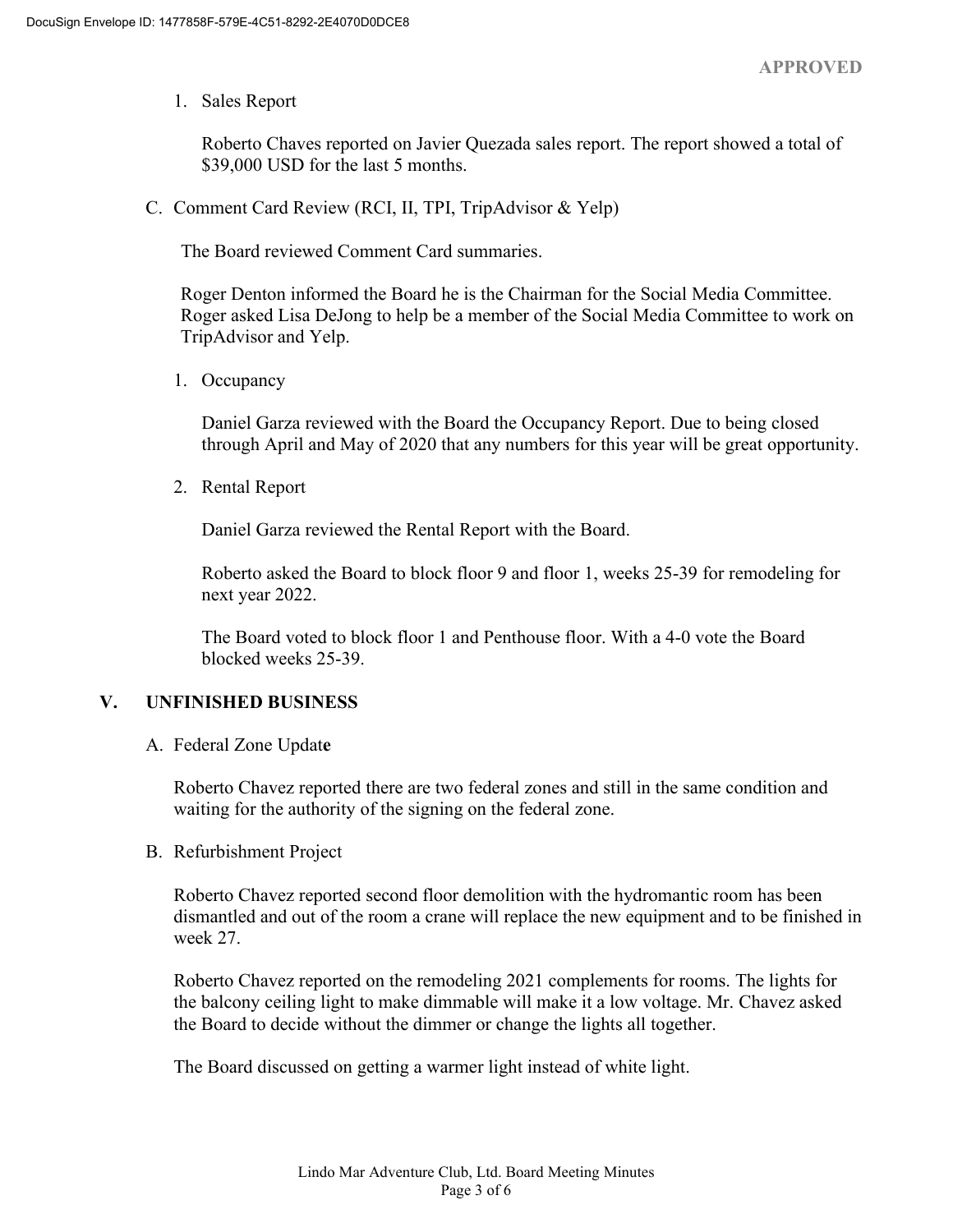C. Restaurant Remodeling Items

The Board has tabled for the next meeting.

D. Minisplit Beachside HVAC Systems

Roberto Chavez reported has been completed

E. Security Cameras

Roberto Chavez reported has been completed and showed the Board members the Security Camera system.

F. Pool Area Retile

The Board tabled the Pool Area Retile

G. Spa

The Board reported has been completed.

### **VI. NEW BUSINESS**

- A. Ratification of Contracts
	- 1. Renovation Contingency
	- 2. Proposed Changes to Room 204
	- 3. 500 Club Promotion

**MOTION:** Roger Denton moved to approve the Renovation Contingency, Proposed Changes to Room 204, and 500 Club Promotion all were voted by e-mail. Motion was seconded by Chuck Meacham and approved unanimously.

B. Approval of 2021/2022/2023 Meeting Dates

Daniel Garza asked the Board to plan the 2022 and 2023 Board meetings for the future.

**MOTION:** Chuck Meacham moved to approve the 2022 and 2023 Meeting dates as presented with subject to change if needed. Motion was seconded by Roger Denton and approved unanimously.

C. Review of Current Committees

The Board reviewed the current Committees. Dennis asked the Board to look for owners to help in the areas and ask in the owner meetings committee members.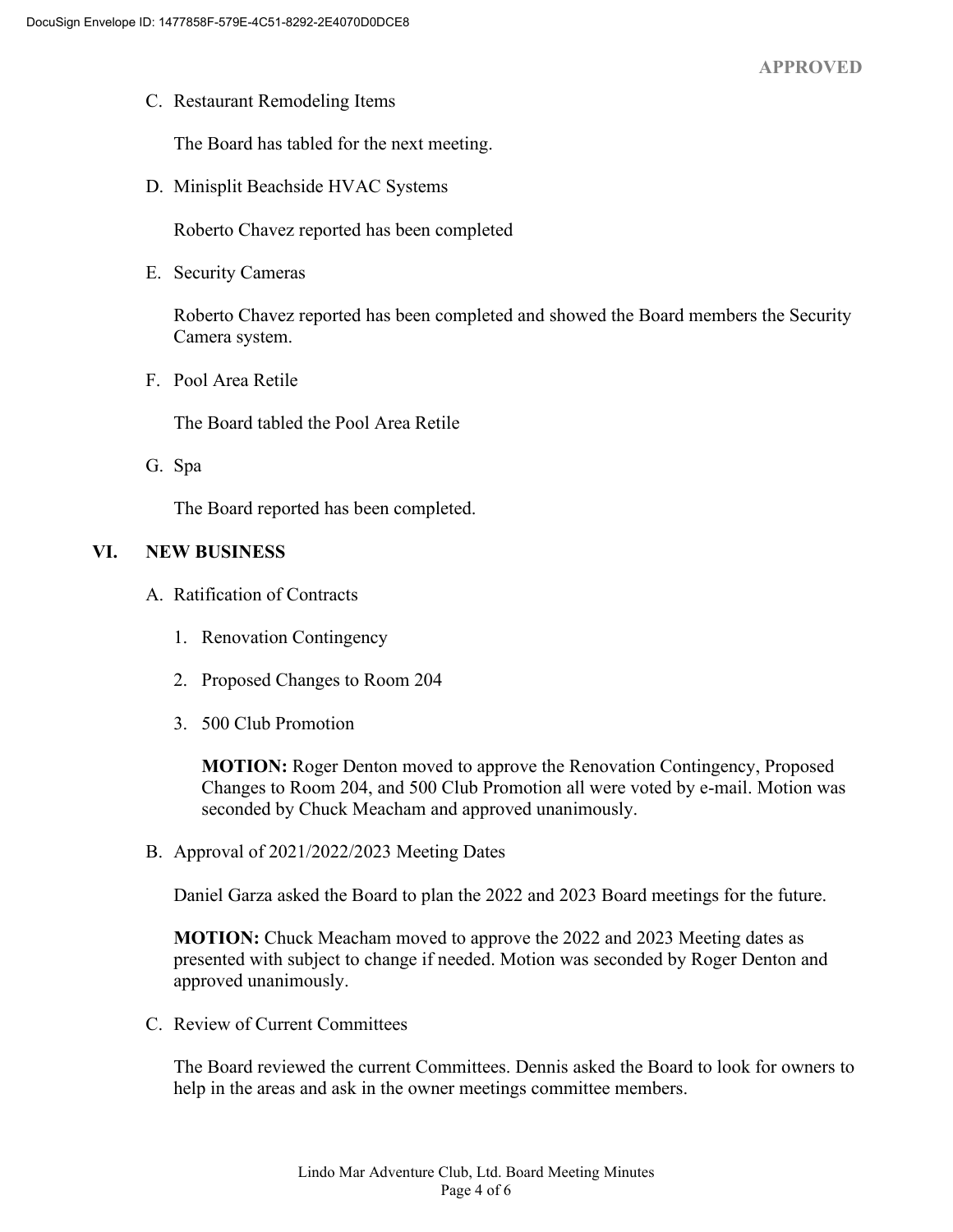#### D. Owner Meetings

Roger Denton reported to the Board before COVID-19 there was owner meetings being held at the resort and only held when a Board member was at the resort. Douglas Wilcox informed the Board about having member correspondence during the Board meetings at the beginning of meeting and have 5 minutes to make their comments and concerns.

Daniel Garza informed the Board the Zoom account will limit to 0-99 people. Encouraged the Board to make the meeting a member social instead of a formal meeting.

Douglas Wilcox informed the Board of reaching out to the members and see if they are wanting to make it a social event at the Club or through Zoom.

### **VII. OTHER BUSINESS**

### A. COVID-19

Daniel Garza stated CDC is still requiring testing. All member to adhere to Mexico Law and Guidelines to require wearing masks.

B. Owner Forum / Owner Correspondence

No Owner Correspondence at this time.

C. Owner Cancellation Requests

The Board reviewed the Owner Cancellation Request.

D. Review of Previous Action Items

The Board reviewed the action items and discussed the progress of each item.

### **VIII. NEW BUSINESS CONTINUED**

A. 2021 Election Results

The Board reviewed the Election Results an acknowledged that Dennis Lockwood, Roger Denton, and Lisa DeJong had been elected to the Board of Directors to serve a two-year term. The Election Results as follows:

| David Brusby         | 354 | Write-Ins            |   |
|----------------------|-----|----------------------|---|
| Roger Denton         | 464 | <b>Steve Ralston</b> |   |
| Dennis Lockwood      | 694 | Laura Ralston        | 4 |
| R. Douglas Zirkle    | 102 |                      |   |
| Wilson Stewart       | 90  |                      |   |
| Lisa DeJong          | 397 |                      |   |
| Giancarlo Accettullo | 355 |                      |   |